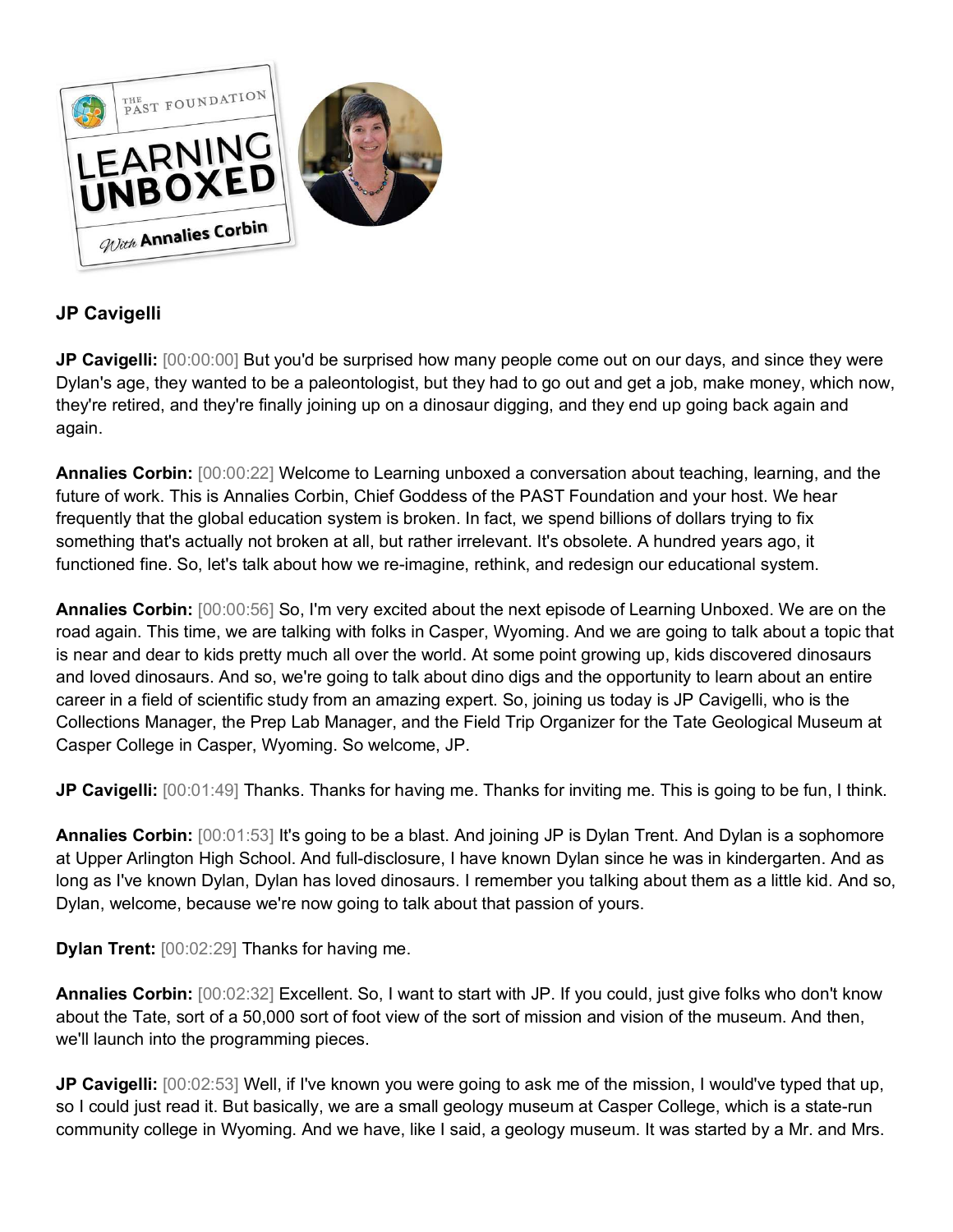Tate in 1980 or so. And they wanted to showcase Wyoming's rocks to the people of Wyoming because Wyoming rocks, and also, it has a lot of rocks. And so, it's been around 40 years now.

**JP Cavigelli:** [00:03:31] And we are actively building our collection of fossils. That's kind of my job there. And hoping to let other folks from around the world experience the joy and troubles of finding dinosaur bones. That's one of the goals. When I came to this job, that's one of things we wanted to do. That's where I met Dylan. Full-disclosure, I've known Dylan for half-a-year now. Was it a-year-and-a-half? I can't remember if it was the last year or the year before. Okay.

**Dylan Trent:** [00:04:01] I think it was the year before.

**JP Cavigelli:** [00:04:03] Okay. I'm glad your memory is as good as mine.

**Annalies Corbin:** [00:04:07] Well, thank you for that. And we have listeners who come from all over the world. And so, some of the pieces, I think, for folks to know and one of the things that I really appreciated about the bio that you sent over that we were chuckling about is the fact that JP, you discovered paleontology in college, and you've had the opportunity since then to participate in expeditions all over the world. And as I said sort of in the intro, universally, kids love dinosaurs. Why do you think that is, JP? Why do kids love them so much?

**JP Cavigelli:** [00:04:47] I think it's all marketing. No. Well, I mean, look, Dylan's got some cool little stuffed animals there, but I see one of them is not a dinosaur. He's got to dump a lawsuit to yourself there.

**Dylan Trent:** [00:05:00] Yeah.

**JP Cavigelli:** [00:05:00] And I know that because we have the same one at my house. Why do they love dinosaurs? Well, and I will go back to it, it's marketing. They've been marketed as big, and ferocious, and very extinct. And thank God, they're very extinct. And I think it's the big and ferocious that gets to kids and this, the weird shapes that these things have, when you start talking about Stegosaurus and ankylosaurus. Darn weird animals when you compare them to a deer, things we can see actually in the real world. I think that's part of the appeal.

**Annalies Corbin:** [00:05:35] I think that it is, but it's also, and here's one of the things that I remember with Dylan, so as a younger kid, and we'll get to the dino dig part of this in a minute, Dylan because I know you'd rather talk about that, and we keep going back to you, hey, when you were a little kid, right? I mean, I don't mean to embarrass you, but it's a great illustration of why I think that the program at the Tate Museum had such appeal for you because you were like so many kids.

**Annalies Corbin:** [00:06:03] And I agree with JP, I think the marketing around dinosaurs has been epic. And I chose that word deliberately. But the kids dig in really hard, right? In the sense that not only do the kids love it and the mystery of it, but lots of little kids, when you start asking them in that dino phase that so many of them go on, they know a tremendous amount of facts. They may not always have them in the right context.

**Annalies Corbin:** [00:06:29] But Dylan, you can tell me about the particular type of dino, you knew stats about it, you had information about it, you just rattle it off as a kid. And you may or may not remember that, but a lot of little kids do that, right? I mean, what was it for you in particular that got you so interested in paleontology? Because not every high school kid would go. And full-disclosure, you went with your mom because you were younger. This was more of an adult program. A lot of kids wouldn't do that, but you did.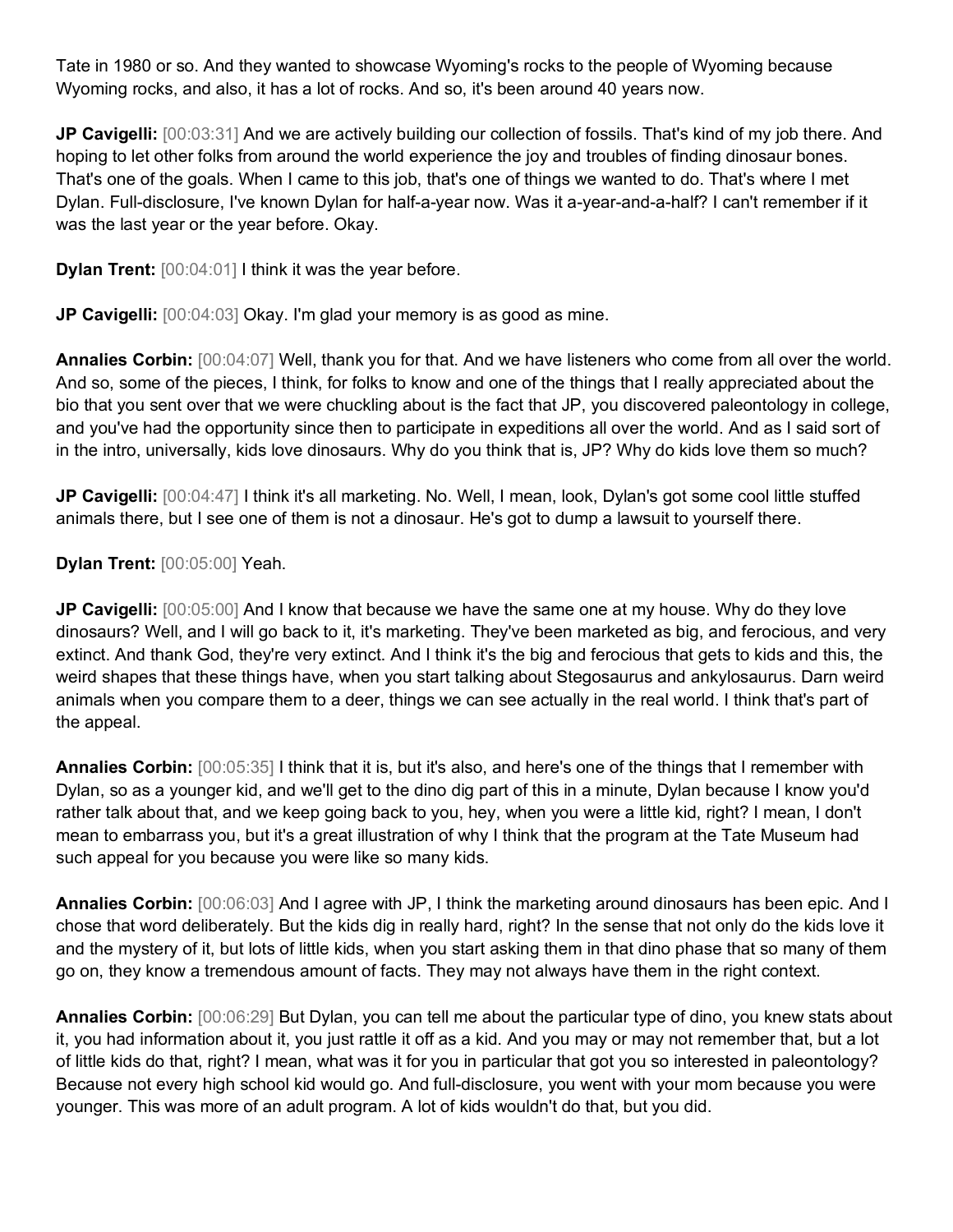**Dylan Trent:** [00:06:57] I just felt like I just wanted to see like what's out there, like how does a dino fossil get out of the ground and into a museum from like start to finish? I wanted to know like that whole thing. But since I had loved dinosaurs, I was like, huh, this is interesting, my mom found it, let's go to it, I'll drag you all the way to Wyoming.

**JP Cavigelli:** [00:07:20] Excellent choice.

**Annalies Corbin:** [00:07:20] And Wyoming's a great place to be. Your mom asked me about it a lot. I graduated from high school in Wyoming, so I totally get the place.

**JP Cavigelli:** [00:07:28] Did you really?

**Annalies Corbin:** [00:07:28] Yeah. Yeah.

**Dylan Trent:** [00:07:29] Wyoming is a fun place, I will agree.

**Annalies Corbin:** [00:07:33] So, JP, tell us about the dino program, the dig program. And I know that it is a lot of adult orientation, but Dylan is not the only kid, I assume, over the years that have come and participate. So, what is the purpose of the program?

**JP Cavigelli:** [00:07:50] I could flatter him and say, yes, he's the only one we've allowed. But no, we've had a few others. And basically, our minimum age is 16, but occasionally, we get younger kids who—I think Dylan was 14 when he came out.

**Dylan Trent:** [00:08:05] That sounds about right.

**JP Cavigelli:** [00:08:07] Yeah.

**Dylan Trent:** [00:08:07] This was a-year-and-a-half ago, I would have been 14, yeah.

JP Cavigelli:  $[00:08:10]$  And did I make you write an essay?

**Dylan Trent:** [00:08:12] You did, yes.

**JP Cavigelli:** [00:08:14] All right. Then, you must have passed. And I'll say that because what we do with kids who are younger than 16, we'll take them down to 14, and we'll make them write an essay basically stating why they want to come out and dig up a dinosaur. That way, we kind of weed out the kids who are there because their parents want them to go dig up a dinosaur. Those kids are a little harder to take along. If the kid wants to go dig up a dinosaur, we'd love to have them. Thank you for coming, Dylan.

**Dylan Trent:** [00:08:46] No problem.

**JP Cavigelli:** [00:08:47] And so, yeah, Dylan wrote us a little essay. I can't remember what it all said, but paragraph was good enough.

**Dylan Trent:** [00:08:52] Should have previewed that beforehand.

**JP Cavigelli:** [00:08:54] I know, we should have pulled it again. That's on my work computer. And I'm working at home this morning, so I couldn't have seen it anyway. But yeah. So, it is mostly adult education, but we get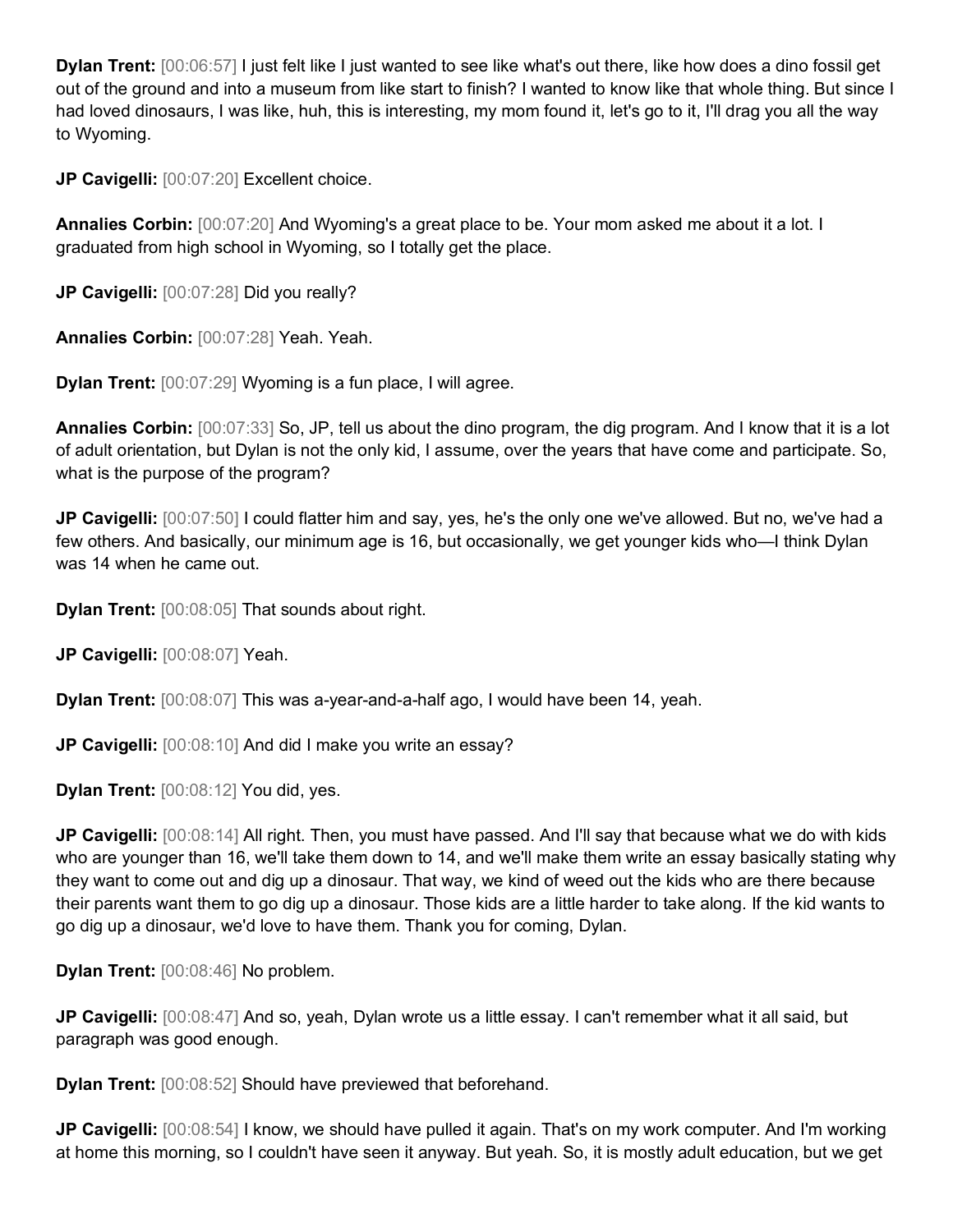an awful lot of kids who are, well, Dylan's age right now come out, and with either a father, or mother, or even a friend, and who just want to sample paleontology. We have a lot of young kind of first year freshman college kids who were thinking, is this what I want to do?

**JP Cavigelli:** [00:09:29] And I'll tell you what, last year, we had one who certainly wanted to be a paleontologist. And even after a week in the field with us, she still wants to be a paleontologist, but she doesn't want to do fieldwork. She decided that fieldwork was not for her. It was just too hot and dusty for her. But she still wants to go and study fossils in the lab or in collections and stuff. I thought that was very educational for her. And I'm not sure exactly what career path Dylan is going on now, but I hope our trip was good for you too.

**Annalies Corbin:** [00:10:00] Yeah. And that's one of the things that we see repeatedly. We love applied field sciences and opportunities for kids, whether they're young kids, 14, 15, 16 years old all the way through those early collegiate kiddos because it gives them the opportunity to figure out what I love and what I don't love; and what I want to do and what I don't want to do. So, I appreciate, actually, the story of the young woman who still wants to stay with paleontology, but recognized that the field part was not for her. And that's so critically important as kids navigate post-secondary, and where, and how they spend their money and their time. So, I applaud that, JP.

**JP Cavigelli:** [00:10:37] And their ambition.

**Annalies Corbin:** [00:10:40] Absolutely. Yeah. So, Dylan, when you were at the dino camp, so you have to write an essay. So, that was probably an interesting sort of-

**JP Cavigelli:** [00:10:50] Wait. Can I correct myself?

**Annalies Corbin:** [00:10:50] Oh, yes, please do.

**JP Cavigelli:** [00:10:50] It was a paragraph, not an essay.

**Annalies Corbin:** [00:10:54] Okay.

**Dylan Trent:** [00:10:56] I'm pretty sure I wrote an essay. I think I made more than a paragraph.

**Annalies Corbin:** [00:10:59] Oh, Dylan remembers it differently, JP, I don't know.

**JP Cavigelli:** [00:11:04] Maybe we should have gotten that afterwards.

**Dylan Trent:** [00:11:04] But I'm pretty sure I wrote an essay.

**JP Cavigelli:** [00:11:07] All right.

**Annalies Corbin:** [00:11:07] Well, either way though, through that experience, though, you actually had to apply. You get in. You get to go. So, what were some of the things, Dylan, that were surprises to you? I mean, other than, hey, I think I like paleontology, and some work online to sort of figure out what you think it's going to be, but the realities of field sciences are very different than what we see on television or in the movies or even on a website. So, what was something that you experienced while you were there that was surprising to you?

**Dylan Trent:** [00:11:43] Something that I experienced that's surprising was, first of all, how much less oxygen is up there because like there, it's like significantly less. And yeah, that was one thing that was surprising. And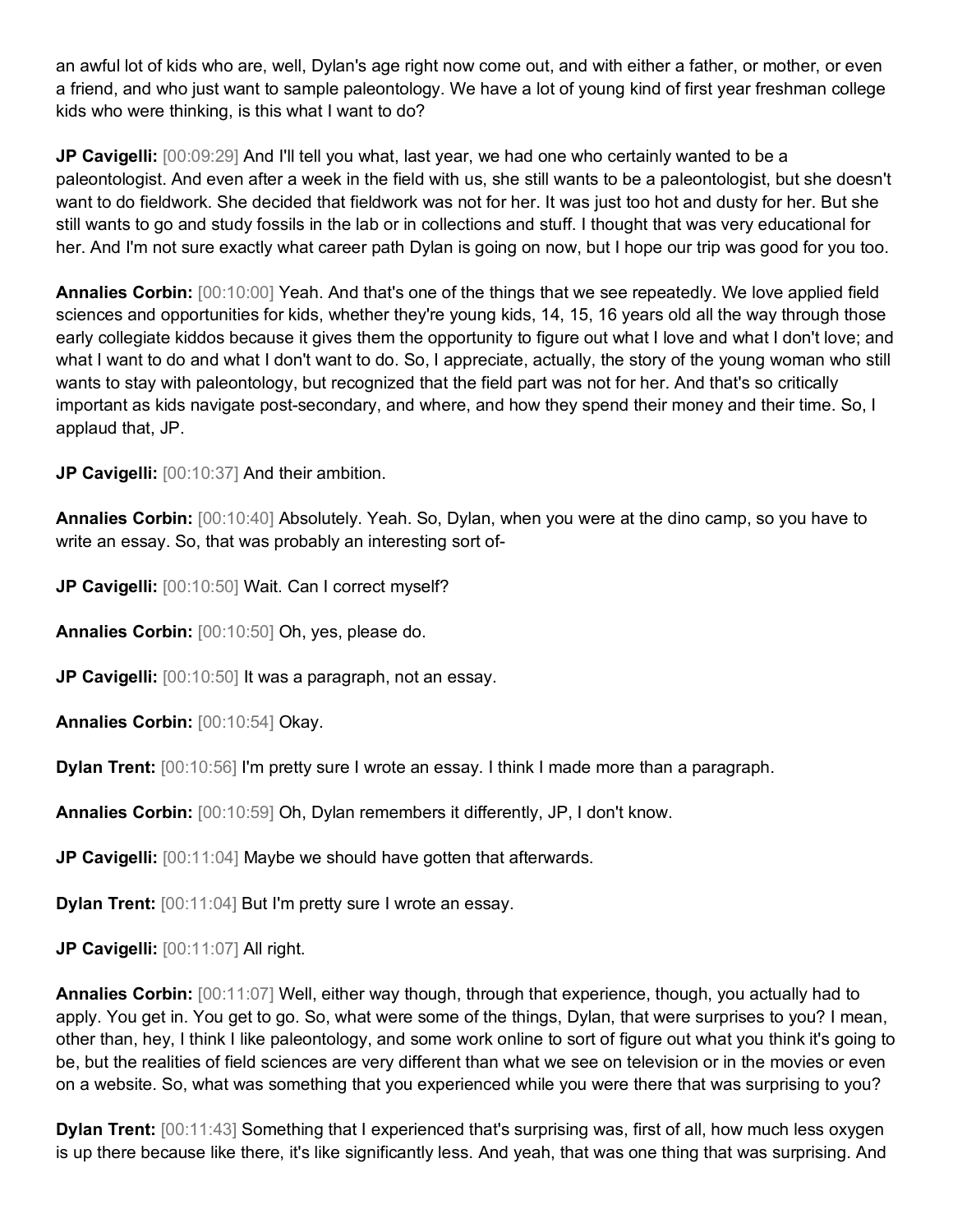second of all, the second thing that was surprising was like you don't actually make very many discoveries, like really big discoveries like every day, you just make little small ones that amount to like a big discovery in the end.

**Annalies Corbin:** [00:12:11] Yeah.

**Dylan Trent:** [00:12:11] It's not like all at once. Exactly.

**Annalies Corbin:** [00:12:14] You mean, you didn't one day just suddenly find an entire dinosaur just hanging out there waiting for you?

**Dylan Trent:** [00:12:20] Bingo. It all started with a fossil.

**Annalies Corbin:** [00:12:25] JP, so I assume that lots of folks who show up, they have expectations, and the reality is very, very different. How do you help folks ultimately understand that, I didn't find that giant dinosaur, but I found these small pieces? How do you help them understand the context for that?

**JP Cavigelli:** [00:12:43] Yeah. And that happens a lot. We get a lot of people come on and say, "I'm going to find the next T-Rex", which T-Rex is still as popular, everyone loves it. And they go away and they say, "Oh, look, I found a scrap of bone. That's pretty cool." And they realize, I mean, we have a T-Rex we found a few years ago, we show them the T-Rex. We give them an idea. We sort of take them to the site where we found it, for example.

**JP Cavigelli:** [00:13:07] And we give them a good idea of how much work went into collecting the darn thing. And I think it opens a lot of people's eyes. And we also show them our T-Rex because ours doesn't have a head. So, it also opens his eyes as to what you actually find when you start looking for dinosaurs and all the fossils. You don't find them looking like you do at the museum there. There's a lot of work into what you see at the museum.

**Annalies Corbin:** [00:13:34] Yeah, a lot of work.

**JP Cavigelli:** [00:13:36] A lot of work.

**Annalies Corbin:** [00:13:36] So, Dylan, you got to do some of that lot of work. So, tell the folks that are listening, there are other kids that are out there or their teachers who would love to be able to make paleontology more real for their kids in their classroom who might say, "Hey, I want to go hang out with JP because he's a cool guy for part of my summer", but talk us through sort of what the experience was. I mean, the real experience, not the fictional, I think I know what I'm getting into experience. So, once you got out there, what were you doing?

**Dylan Trent:** [00:14:11] Well, once we got out there after like six days in a row that it rained-

**JP Cavigelli:** [00:14:16] Oh, man. You were over that one.

**Dylan Trent:** [00:14:21] What happened when we got out there was, we got in a hole. It was hot. It was dusty. That is like half of the glory of it. And then, we took a brush, a chisel, I think, was there a hammer? There might have been a hammer. The toolset that we had, whatever that toolset was, we had a little square set out for ourselves and we kind of just dug in there just seeing what we could find. And I know I found a scrapasaur. I found that one circle fossil that I forgot to check up with JP on what that was actually, giant leg bone that I had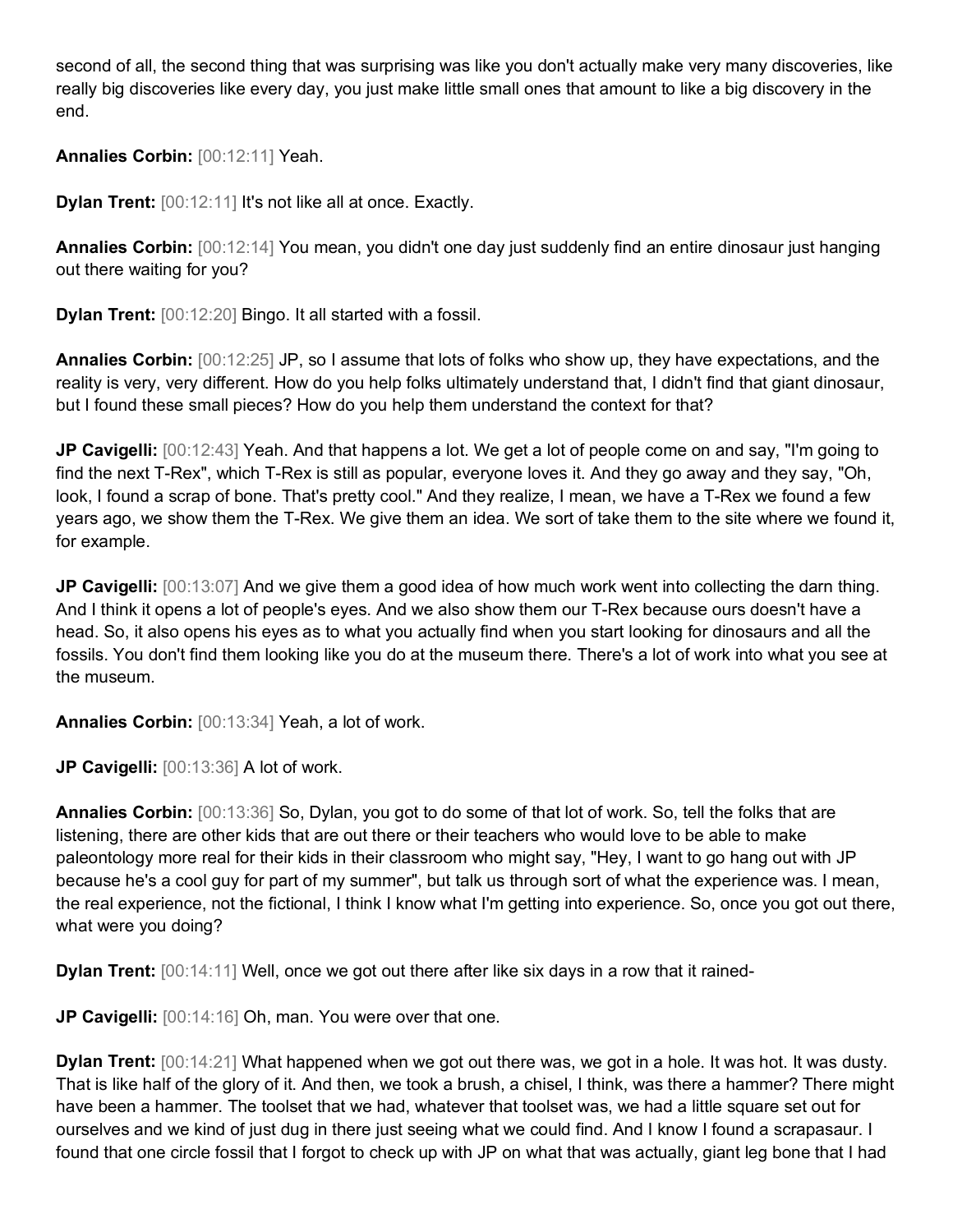lift up. Anyway, that thing was heavy. Yeah. Again, it is a bunch of rock, but it's heavier than you would think it is.

**JP Cavigelli:** [00:15:07] That's another thing people notice with these things. When they get big, they get pretty heavy.

**Annalies Corbin:** [00:15:12] Hence the fossilized part of that.

**JP Cavigelli:** [00:15:15] Yes.

**Dylan Trent:** [00:15:17] Yeah.

**JP Cavigelli:** [00:15:17] And then, we cover them with plaster burlap. That makes it even heavier.

**Dylan Trent:** [00:15:20] Yeah. That makes it even heavier.

**Annalies Corbin:** [00:15:23] Well, I think that's part of it, right? The reason that these applied field programs are so important is they've helped people to truly understand what the thing is and what the thing is, and as a research science. People have a lot of confusion around paleontology and archaeology, and they intersperse them all the time, and, JP, as a paleontologist and me, as an archaeologist, we feel very strongly these are two very different disciplines. And we're really clear about that. But the general public, not so much.

**Annalies Corbin:** [00:15:59] And so, JP, I would also assume that you have a fair number of teachers and ultimately students or folks from the community who find themselves, whether it's at a dino dig itself, but at the Tate, the museum itself. And so, what's the work there that's really tied to sort of that outreach and engagement, that opportunity to use what goes on with the geological history of Wyoming to inform the next generation of folks who might be like Dylan and show up at your dino dig? What does that look like?

**JP Cavigelli:** [00:16:36] Well, one thing we do have is we have a very active education, we call them education specialists. I mean, we're a small museum and we have our guy, Russell, who basically walks around museum and engages himself with visitors all the time. And if they want to learn more, he's right there for them. And if they kind of say, "Hey, we want to go on our own, he'll just leave them alone. So, we have that as a bonus, which a lot of museums—well, a lot of museums, you have to go find Russell or find me.

**JP Cavigelli:** [00:17:11] We also have the prep lab, which is behind the sliding glass window, and people can watch our volunteers working in there, working on bones. And generally, if people sit at the window long enough watching what we're doing, one of the guys will open up the window and start talking with them. And basically, visitors will get a first-hand experience talking to these guys who actually work on bones. And again, people go away learning that these big bones take a heck of a lot of work.

**Annalies Corbin:** [00:17:44] And then, ultimately, Dylan, so as you started working in and uncovering the different bones, did you have the opportunity to then take those or have some experience with them in the lab or did you visit the lab ahead of time? Because I remember talking to you when you came back that there are multiple different sort of components of the things that you did because you weren't just in that hole on the days it wasn't raining.

**Dylan Trent:** [00:18:12] I think we went to the lab beforehand, if I remember correctly. We went to the lab beforehand.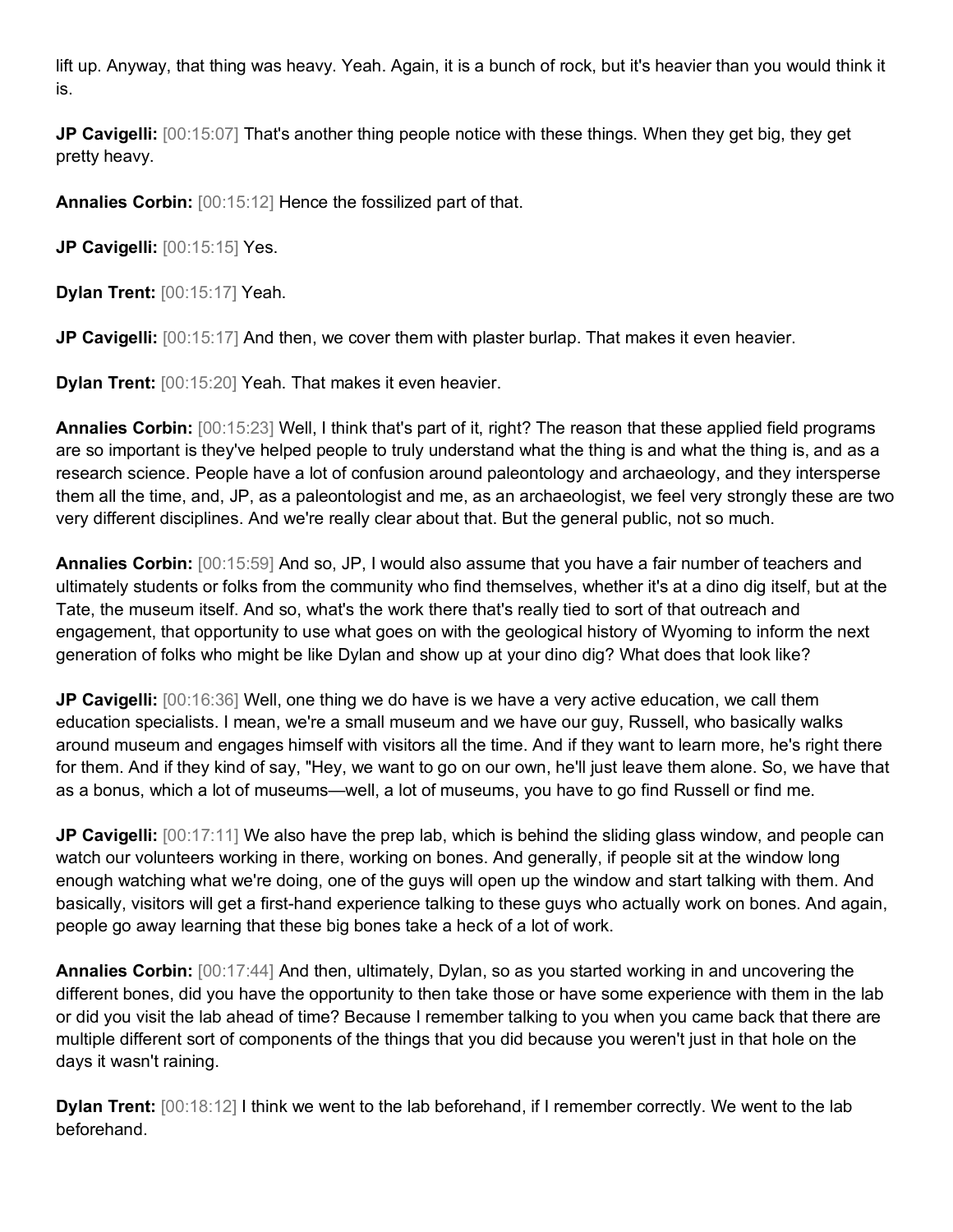**JP Cavigelli:** [00:18:16] I'm nodding yes, yeah.

**Dylan Trent:** [00:18:16] Yeah. We went to the lab beforehand, checked out what was going on there, and then we went out to the dig site. One of the things I remember going to specifically on one of the rainy days-

**JP Cavigelli:** [00:18:28] The Hot Springs Mammoth Center.

**Dylan Trent:** [00:18:30] Yes, yes, there.

**JP Cavigelli:** [00:18:33] Yeah, in South Dakota.

**Dylan Trent:** [00:18:33] I remember going there to see that site, which was really cool as well. Definitely suggest that if you're in North or South Dakota, one of the two, they're practically the same thing.

**JP Cavigelli:** [00:18:45] Well, don't tell South Dakotans that.

**Annalies Corbin:** [00:18:49] So, let's not tell Dylan's mom, but we need some geography lessons.

**JP Cavigelli:** [00:18:58] Yeah.

**Annalies Corbin:** [00:18:59] Yeah, the South Dakotans are pretty particular about where they are. So, yeah, absolutely. So, JP, over the years, so how long has the dino big piece of the program been running? How long have you guys been doing that?

**JP Cavigelli:** [00:19:15] I started working there in 2004, and I think we started in 2005, but we've been doing it beforehand with previous people in various incarnations. So, I think it goes back to the mid '90s anyway, the Tate Museum.

**Annalies Corbin:** [00:19:30] Yeah, I wonder if maybe even a little earlier than that, I'm dating myself, but like I said, I went to high school in Wyoming not too far, actually, from where you are in Casper, and I remember folks talking about the dino digs. They were going on. and of course, there are lots of opportunity for that and that part of the world generally. So, one of those components that had been around. So, it's a great opportunity for folks to be able to engage in that.

**JP Cavigelli:** [00:20:03] It is.

**Annalies Corbin:** [00:20:03] So, other than just the continuous uncovering and the work that the Tate Museum is doing generally, where do you see the big opportunity for the public, that sort of education piece of the general public as it relates to the work that you're doing? Is it in the potential of new unfound discoveries? Is it in just the educating of folks to understand what this is and the hope that folks will figure out, hey, I might want to do this or even not do this? Where do you think is that long-term potential from the education space here?

**JP Cavigelli:** [00:20:41] I think it's a little of both, of course. And it all depends on exactly the individuals. But you'd be surprised how many people come out on our digs. And since they were Dylan's age, they wanted to be a paleontologist, but they had to go out and get a job, make money, which we generally know. And now, they're retired, and they're finally joining up on a dinosaur dig, and they end up coming back again and again. So, we got an amazing amount that are kind of that, whatever, mold, if you will. But yeah.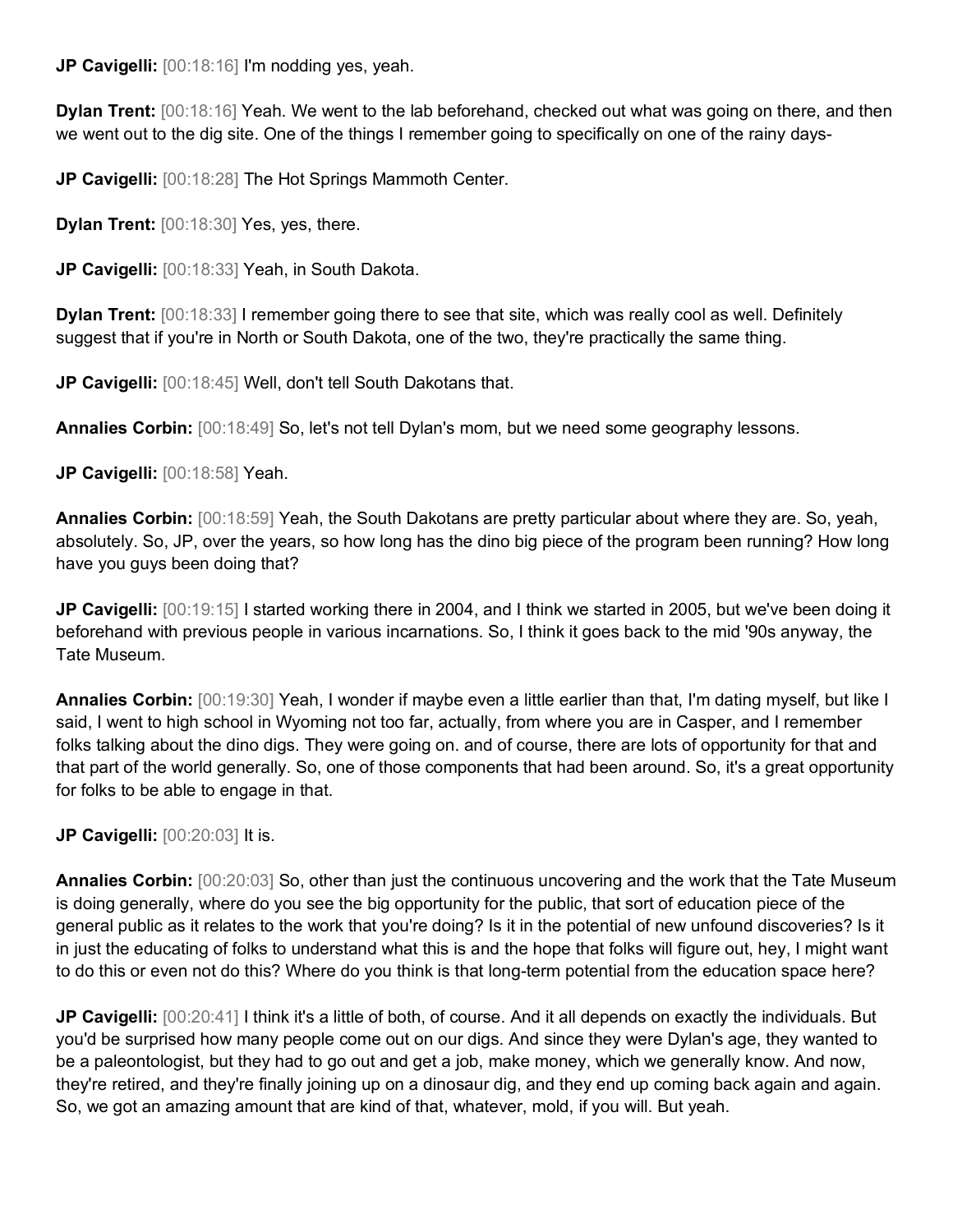**Annalies Corbin:** [00:21:18] No. That doesn't surprise me at all. I see the same thing in my work in archaeology. You have a fair number of folks who, hey, I wanted to be an archaeologist. I thought Indiana Jones was cool and all the archaeologists just play in the course, right? Oh, God, don't say that. But the reality of it is lots of folks find their way back again.

**JP Cavigelli:** [00:21:37] They do. Either as a retirement project, a second career even. But I'd say the second, let's say, biggest group of people is people Dylan's age, a little bit older, college freshman, et cetera, who just want to get some field experience and learn how paleontology works in the field. And basically, that's what we focus on. Dylan mentioned that we do visit the lab and we do that kind of as part of the trips, but that's a minor aspect, just to show folks what goes on in the lab, what we have in our collections, and the stuff that we found on similar trips that they would be going on, and an idea what to look for, et cetera.

**Annalies Corbin:** [00:22:20] Do you think that the field experience generically is one that lots of folks either should have had an opportunity to do earlier in life? Or, I guess what I'm really trying to ask here is, there has been such a shift over time from very, very hands-on and applied teaching and learning, so we got into this mode where we got all these can curriculums, I guess, if you will, for better or worse, right?

**Annalies Corbin:** [00:22:51] We're not going to get into that debate. And there was this lost sense of understanding of our place in the world, in my opinion, again, as a field researcher myself, right? And so, I would have these kids that would show up in my collegiate programs with absolutely no sense of what it meant to be outside, and certainly, no sense of what it meant to study or do work outside. Do you see that?

**JP Cavigelli:** [00:23:16] A little bit. And it is something shocking. And I think there's more of a sense—I mean, because we go to pretty remote places in Wyoming. I think people, they know what to expect when they come outside, but they don't expect to go to places where the next-door neighbor is eight miles away and you can't see his house from there. I think that shocks more people than the actual being outside part.

**Annalies Corbin:** [00:23:44] Yeah, that geographical dissonance. Yeah.

**JP Cavigelli:** [00:23:48] Yeah. Places we were, people live out there and they work out there, they raise cattle and whatnot. And that is often very eye-opening experience for a lot of these folks come from back east, and California, and heck, even Georgia.

**Annalies Corbin:** [00:24:05] So, Dylan, when you got to Wyoming, had you been in that part of the country before?

**Dylan Trent:** [00:24:12] I think the furthest west I had gone was maybe like Kentucky.

**Annalies Corbin:** [00:24:17] Okay. That's not west.

**Dylan Trent:** [00:24:17] Maybe Illinois. Yeah, no. So, it's still like the Midwest. I remember not being so freaked out about it. I just remember like having oxygen deprivation due to like being way higher above sea level. The most freaked-out person was my mom, who figured that the—we saw the speed limit being 80 miles per hour, and was just like turning the tailspin about it.

**Annalies Corbin:** [00:24:50] Yeah. A whole different world. Dylan, would you do this type of experience again? Maybe not necessarily dinos, but would you do this again?

**Dylan Trent:** [00:25:04] Definitely.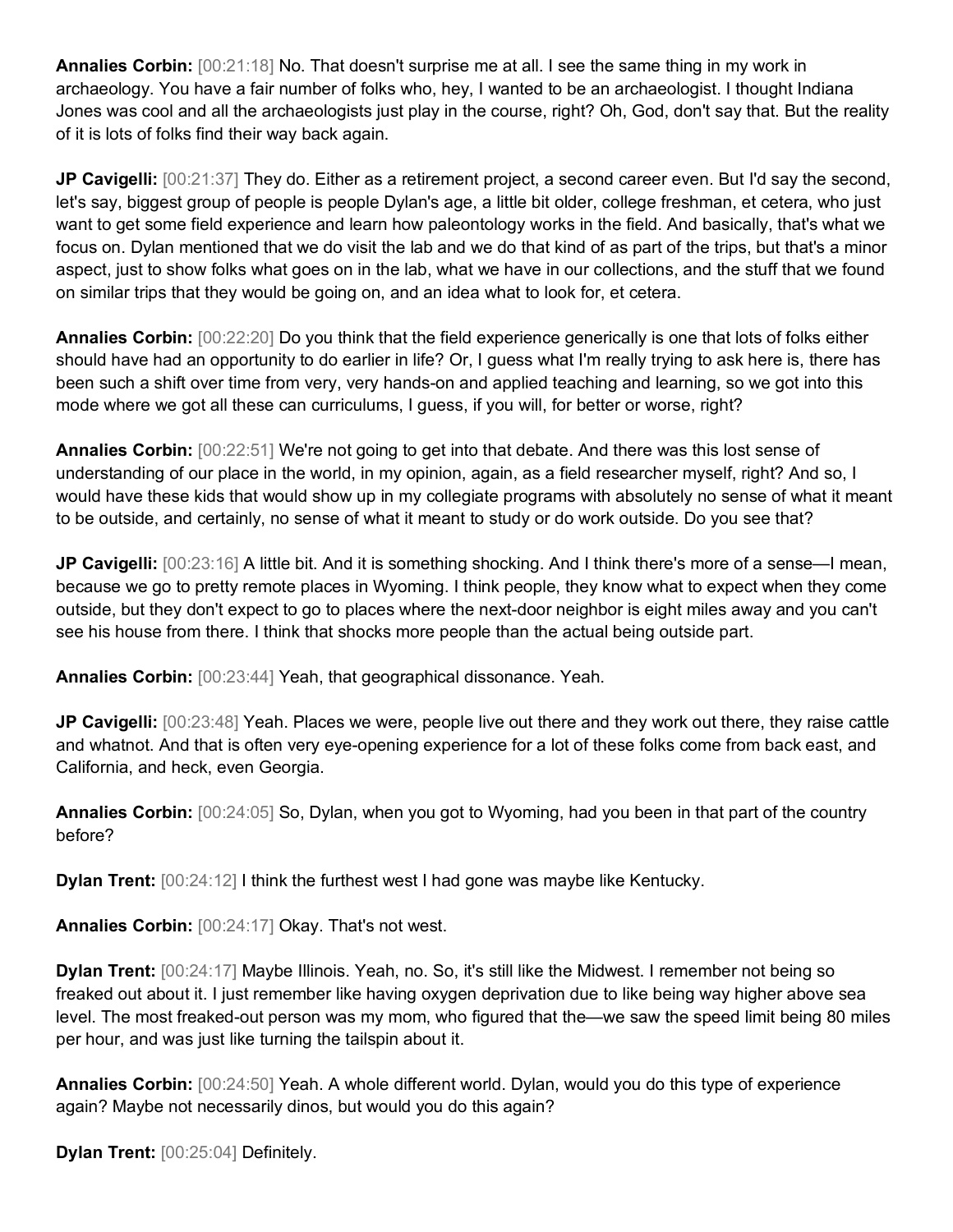**Annalies Corbin:** [00:25:05] He didn't even hesitate, JP.

**JP Cavigelli:** [00:25:08] So, yeah, Dylan, let me throw this at you, are you still thinking about being a paleontologist if you grow up?

**Dylan Trent:** [00:25:14] Definitely, yeah. It's like one of like three career options I thought of myself, and I can't think of the third one right now. So, one of two probably.

**JP Cavigelli:** [00:25:23] Okay. Throw the second one out there just for laughs, what's the other one?

**Dylan Trent:** [00:25:24] The second one is like Computer Sciences.

**JP Cavigelli:** [00:25:28] Okay. And actually, there's a lot of fields that mix both. Right now, paleontology is becoming so computer-oriented. Learn them both and you might go far.

**Annalies Corbin:** [00:25:38] All the digital modelling, there is opportunity there, Dylan. It's you.

**JP Cavigelli:** [00:25:42] Yeah, digital modelling and digital data of all kinds, 3D scanning and CAT scanning, et cetera, chemical analysis, all kinds of things. There's so much computer work in paleontology these days that the field trips we lead and go out on are kind of a small part of it.

**Annalies Corbin:** [00:26:04] Well, it sounds to me, Dylan, like you just got an invitation from JP, come and hang out again.

**JP Cavigelli:** [00:26:11] Oh, wait. That doesn't mean I do computer stuff. I do a little bit. I take fossils into the hospital and get them CAT scan and stuff. That's kind of fun.

**Annalies Corbin:** [00:26:20] There you go. There you go. Well, so as sort of the next steps or next iterations of the pieces that I want to talk about, many of our listeners, our teachers, our folks who are involved in some type of formal education setting, and they're always looking for ways to engage their students. So, JP, if you have a teacher who sends you an email and says, "Hey, I heard about the dino dig, can you think of ways that I could replicate something that I can utilize in my classroom?", what kind of suggestions would you have for teachers about real ways, not really, truly artificial, but real ways that they could engage their students in the science of paleontology? I know it's a bit of a loaded question.

**JP Cavigelli:** [00:27:18] That's a tough one. Yeah. Can I do my homework and call you back next week?

**Annalies Corbin:** [00:27:24] You can, folks can reach out to you because by that time, you will have had time, yeah.

**JP Cavigelli:** [00:27:28] Yeah. You know what, I would say I would need to know what their line of thinking is coming into it. I mean, there are so many things you can do with paleontology from, basically, you can do anatomy, you can do geography, you can do geology, what else can you do? I had a few thoughts in mind. You can do computer programming with paleontology, do things like sorting of different characteristics, which is what a lot of paleontologists do to find out who's related to what. I think that you can take paleontology, and you can teach English with paleontology.

**Annalies Corbin:** [00:28:04] Absolutely.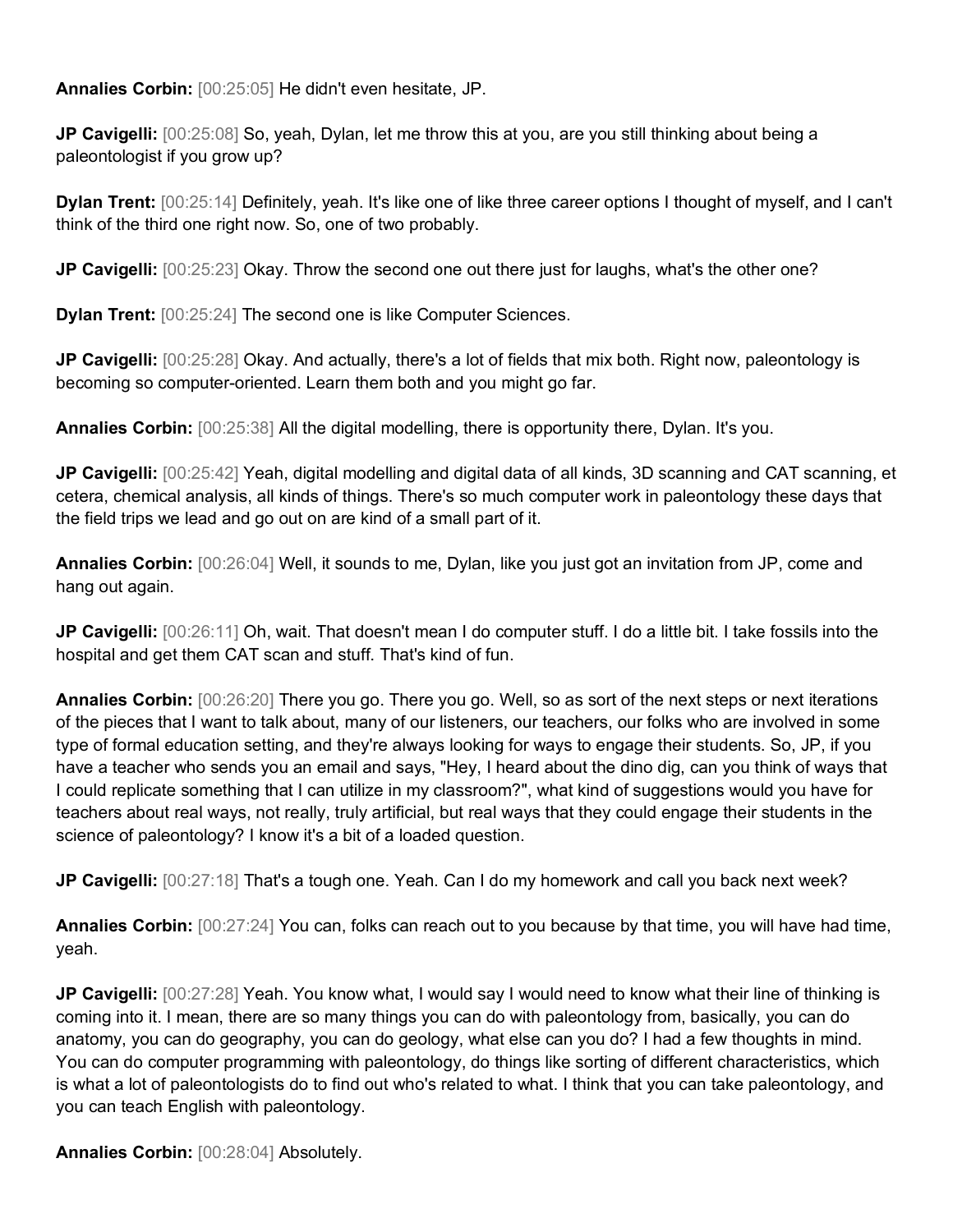**JP Cavigelli:** [00:28:04] Kids love dinosaurs. Kids love old fossils. They can write a fun paper about something that they think is interesting in paleontology. And then, the other kids would have-

**Annalies Corbin:** [00:28:12] Like a full-on essay, and not just a paragraph?

**JP Cavigelli:** [00:28:15] Actually, that would be excellent, yeah. Dylan was lucky, we didn't check the spelling. I can't remember how he did on that one but-

**Dylan Trent:** [00:28:22] I think I let my mom spell-check it.

**JP Cavigelli:** [00:28:29] Yeah, I think you can take paleontology and go all over the place, education.

**Annalies Corbin:** [00:28:33] You can, and that's one of the beauties of it, right? And I also think that's one of the reasons why teachers and schools so actively reach out to folks that are actually working in some of the applied spaces, is how can I take the work that the JPs of the world in the middle of Wyoming are doing and bring it into my classroom in Utah or in Peru or in Amsterdam? And they can, they just have to have a basic understanding of the science itself. So, Dylan, the same question to you. So, you've gone, and you've done this, and you've experienced it. And so, if one of your teachers or teachers from other places said to you, "Dylan, how could I take that experience that you had with JP in Wyoming and bring it into my classroom?", what might you suggest to them?

**Dylan Trent:** [00:29:23] It might involve a little bit of digging and hiding a few cow bones in the back yard, but like-

**JP Cavigelli:** [00:29:29] I had the same idea too, yeah, you could always do that. The same box with cow bones.

**Dylan Trent:** [00:29:34] Yeah.

**JP Cavigelli:** [00:29:35] And you know, I think for younger kids and Dylan, that will be an excellent place to start. Dylan, that's cool to do the real thing, but I think that's for younger kids.

**Dylan Trent:** [00:29:44] For the ones that get super interested in that, like it could have been like bring them further, but like for the others, that's probably all that they'll need. They'll be like, "Oh, I dug up this bone, I don't know what it is." Two, if you don't tell them that it's a cow bone.

**JP Cavigelli:** [00:29:56] Yeah. Right. And then, I mean, you could, again, take it to an anatomy lesson, that part, what is this bone? Et cetera, et cetera.

**Annalies Corbin:** [00:30:04] So many different ways, I think, to tackle that. And there are so many different opportunities because the kids, here's the thing about paleontology, this is the reason I want to have a conversation about, hey, what was it like to go on a real dino dig? It's because kids are so naturally interested in it. And that may well be back to JP's point earlier that it's been an awesome marketing campaign where dinosaurs are concerned. But at the end of the day, I would argue that that's okay, right? It got kids interested in science of any component.

**Annalies Corbin:** [00:30:40] And I love the fact that especially, I'd love to say all kids, but I do believe it's a little more predominantly with little boys, unfortunately. Those kids that are between the ages of like five and